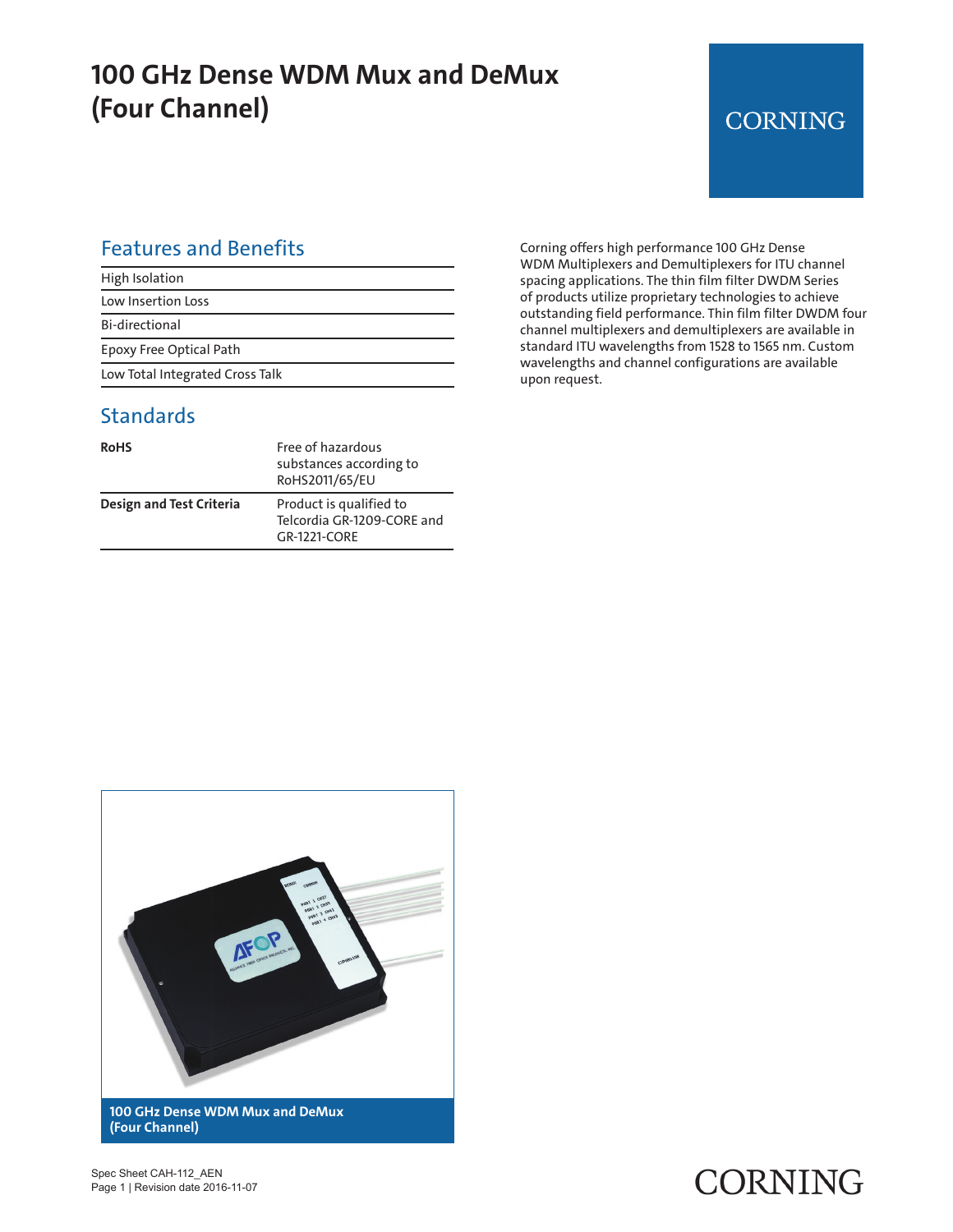## **100 GHz Dense WDM Mux and DeMux (Four Channel)**

### CORNING

#### Specifications

| <b>Parameters</b>                  | <b>Minimum</b>                     | <b>Typical</b> | <b>Maximum</b> |
|------------------------------------|------------------------------------|----------------|----------------|
| Center Wavelength $\lambda c$      |                                    | 1528-1565 nm   |                |
| Passband Width                     | $\lambda$ c ± 0.12 nm              |                |                |
| Pass Channel Insertion Loss        |                                    | 1.6 dB         | 2.0 dB         |
| Adjacent Channel Isolation         | 25 dB                              | 30dB           |                |
| Non-Adjacent Channel Isolation     | 40dB                               | 45 dB          |                |
| <b>Optical Return Loss</b>         | 45dB                               | 50 dB          |                |
| Directivity                        | 50 dB                              |                |                |
| <b>PDL</b>                         |                                    |                | 0.1 dB         |
| <b>PMD</b>                         |                                    |                | 0.1 ps         |
| Maximum Optical Power              | 300 mW                             |                |                |
| <b>Operating Temperature Range</b> | $-5^{\circ}$ C to $+65^{\circ}$ C  |                |                |
| Storage Temperature Range          | $-40^{\circ}$ C to $+85^{\circ}$ C |                |                |
| Tensile Load (900 µm Buffered)     | <b>5N Maximum</b>                  |                |                |

| <b>Shipping Package</b>     |                                                                     |                |
|-----------------------------|---------------------------------------------------------------------|----------------|
| <b>Packaging Dimensions</b> | Fiber Type                                                          | Pigtail Length |
| 126 mm x 93 mm x 15 mm      | Fiber Type: Corning <sup>®</sup> SMF-28e <sup>®</sup> or compatible | 1 m (Standard) |